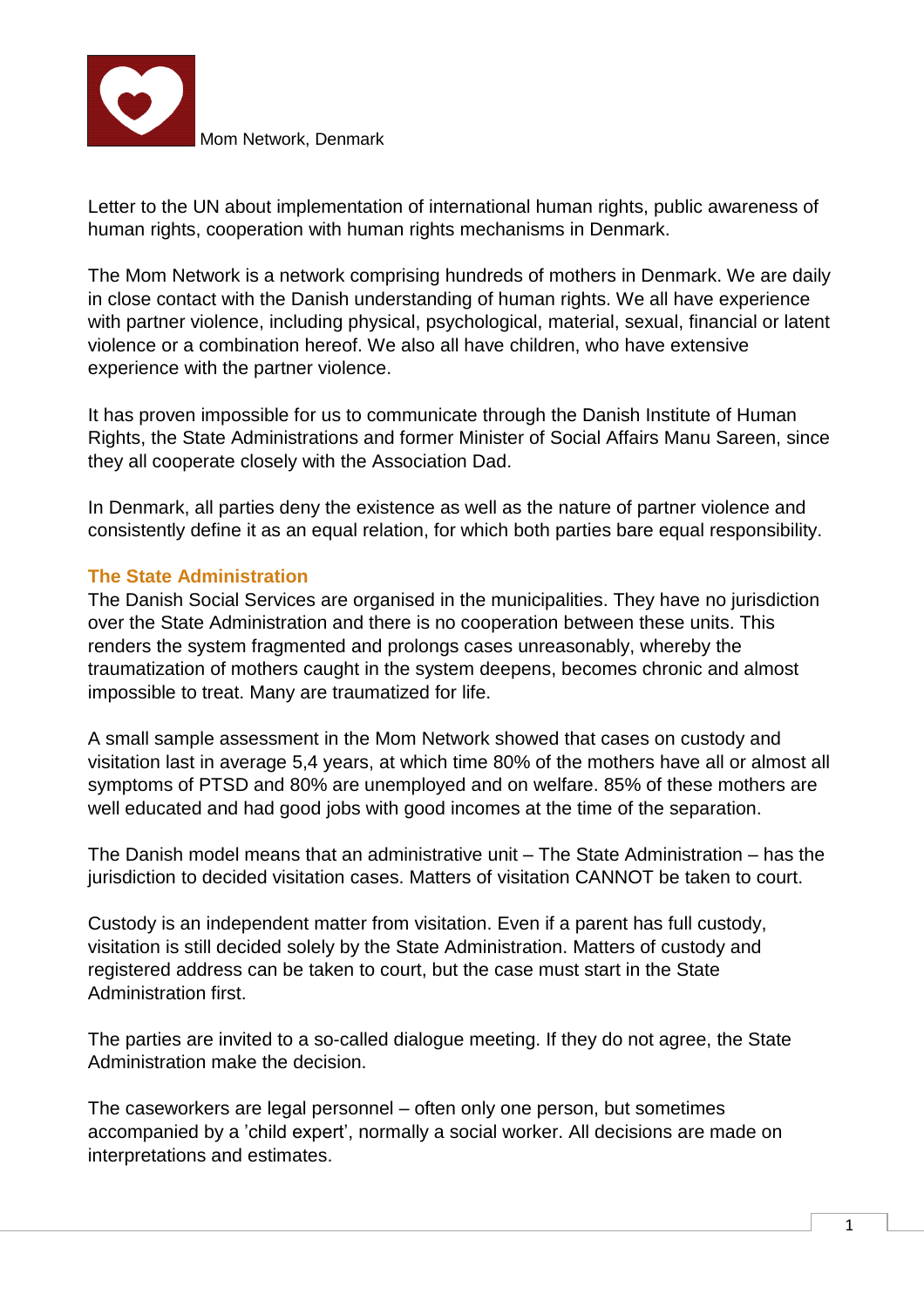

The standard norm in Denmark is to prioritize mandatory visitation ABOVE the child's right to protection. This is done using a local definition of what the "child's best interest" is: In Denmark, visitation is established at any cost. In practice, it is not possible to protect children against physical or psychological violence or sexual abuse.

An access to records shows that in 2014, only app. 330 cases ended with termination of visitation. This is very far below how many cases of violence, neglect and sexual abuse we can estimate from research there is in Denmark annually. In other words, research shows that the number of terminated visitations should be much higher if children were to be protected.

Further, victims of violence are forced to take part in meetings with their perpetrator, because the State Administration does NOT offer separate meetings, thus violating the Istanbul Convention. And neither does Social Services. Thus, victims of violence are constantly exposed to retraumatization through the Danish system.

In the State Administration, there is no access to justice. The parties do not speak under oath. Thus, the caseworker has no way of knowing who is telling the truth. The parties cannot be cross-examined, they cannot present evidence and they cannot require that the State Administration gather specific evidence. Certain statements require both parents to approve before it can be gathered even if the statement is critical. Often, one parent simply does not approve and nothing can be done about that.

Finally, one cannot have a lawyer appointed in the State Administration. This impacts the case hugely, as one parent is often financially superior to the other.

If a mother has been subjected to violence and the child has witnessed this, this is not defined as a traumatization of the child.

Decisions made in the State Administration can be executed with force through the socalled "Execution Court". This is not a real court, as it does not necessarily allow the parties to present evidence or to cross-examine. Also, one can apply for an appointed lawyer, but this is often denied.

The Execution Court is the same court, which is used to execute the payment of debt. And forcefully picking up the children follow the same rules as when the judge and the police go to pick up old furniture or valuables in the home of someone, who owes money.

The Execution Court is obliged to pick up the children and hand them out to visitation unless there is "severe" danger to the child. If the is only "ordinary" danger, the child will be handed out using force.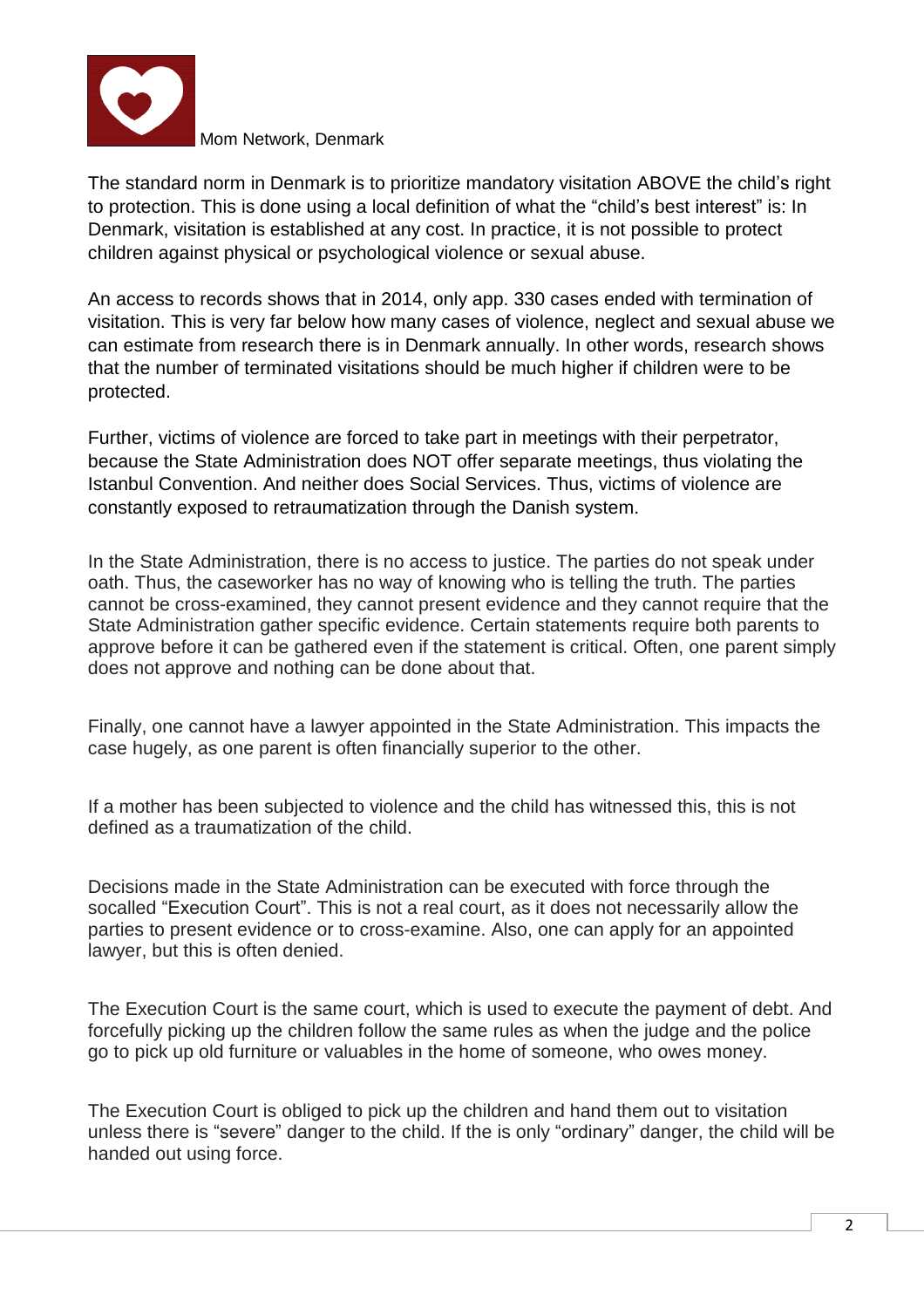

If the mother has hidden the children and still refuses to hand them out, the Execution Court can send her to "holding/custody" in a prison up to 6 months even if the case never saw any access to justice.

We often experience that the roles are reversed so that it is the victim of violence who must prove that there has been violence and during the assessment of the case, Danish authorities do nothing to protect the victim. This goes for state, region, municipality and State Administration. Thus, mothers and children are constantly retraumatized; often for many years, because the cases keep circulating between the fragmented systems.

When it comes to lifting the burden of proof, it is apparent from the Convention on Human Rights (Istanbul Convention) that suspicion is enough that the victim must be protected. In the Danish State Administration, not even proof of violence is taken into account and visitation is established and forcefully executed even when there is proof of violence.

The State Administration was contacted with a request that they ought to screen for violence. However, they answered that this was not possible. This is a clear violation of the Istanbul Convention.

Even when a mother has a restraining order against a violent ex-partner, the State Administration does not respect this. The parties must show up for meeting together anyway. In Denmark, it is very difficult to get a restraining order on a former partner. The State Administration decides on visitation agreements independently of the restraining order. And it is up to the mother to figure out how she picks up the children from visitation, even if the restraining order says that if she goes close to the father or even contacts him, she will loose the restraining order.

Because the case does not offer access to justice as in courts and no evidence can be presented, there is no possibility for lifting the burden of proof. This goes both for partner violence and for sexual abuse of children. Children are forced to visitation even with paedophile fathers. If the mother does not "cooperate" in handing out the children to abuse, she can loose her part of custody as well as the right to see the child.

Social services in Denmark are increasingly using the expression "anti-social behaviour" of mothers who refuse to hand out children to violence or abuse, because these mothers are breaking the law. Yet, it is stated in another Danish law – the Law on Service – that any parent has a duty to protect children against violence. Thus, a protective mother is caught between two laws and we have seen cases where children are removed from the mother, because she failed to protect them against damage during visitation decided by the State Administration.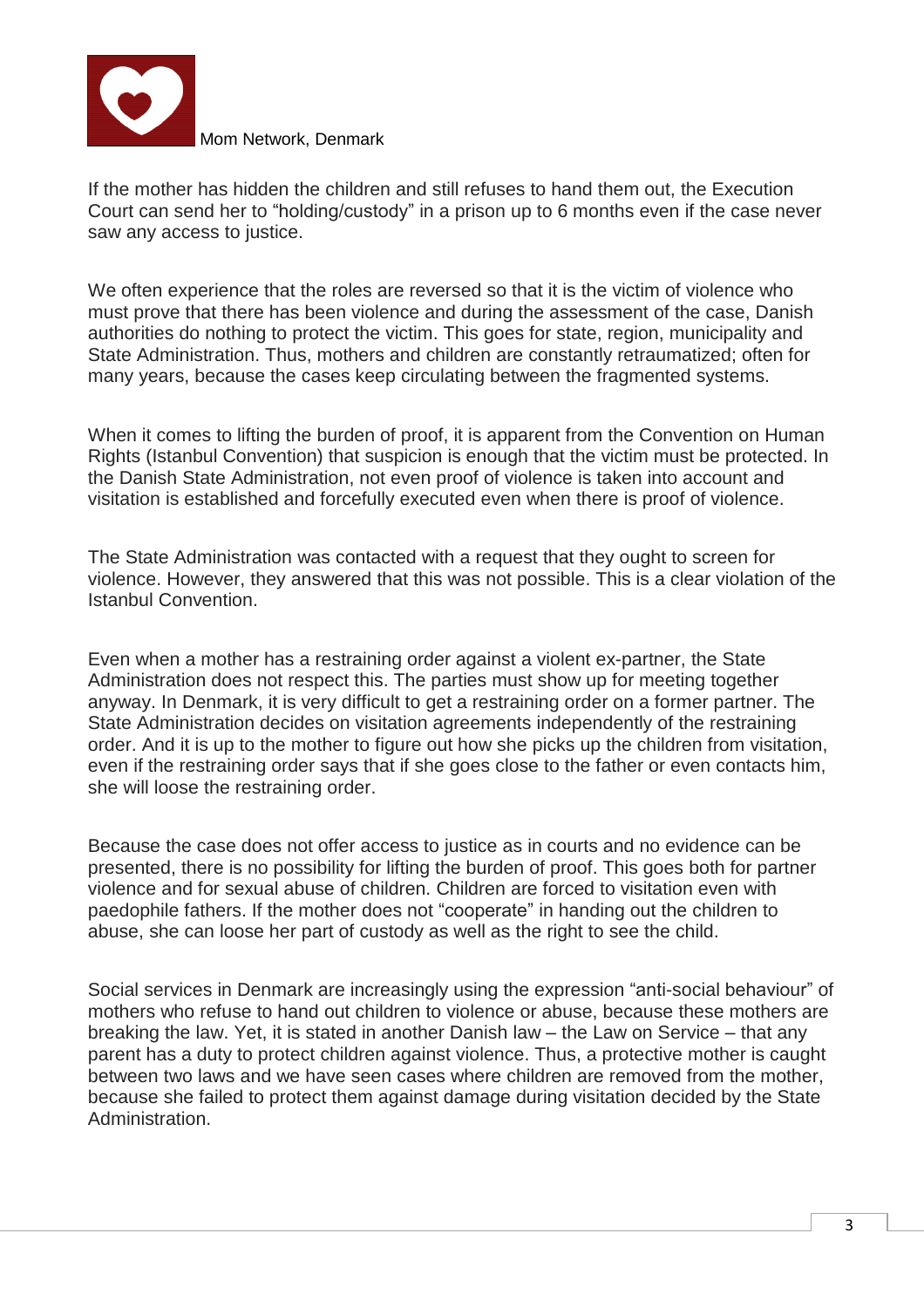

Mom Network, Denmark A parent who does not hand out a child to visitation is automatically labelled as "harassing".

Matters of custody can be taken to court, but here, we don't have normal access to justice either. One cannot present witnesses in family matters and one cannot cross-examine professionals who have given statements in the case. Further, custody cases are decided on so-called "future perspective" meaning that the judge has to estimate whether or not there is "cooperation potential" between the parents. In other words, the judge has to guess, because if there is any "cooperation potential", custody must be shared regardless of what happened previously – even in cases involving violence or abuse.

Custody is given to the parent, who seems to be best at "cooperating", but the term "cooperation" is not defined anywhere in the law. This means that who ever presents himor herself best in court, will win the case. And that is rarely a scared and traumatized victim of violence. This is especially true because she has to go to court meeting with her violent ex-partner and is not offered a separate meeting. This way, victims of violence are deeply retraumatized and feel they have to defend themselves against violence again and again.

# **The courts**

The courts also do not regard suspicion of violence as relevant. They decide on shared custody even if there is suspicion of violence or the conflict level is very high. They too do not do anything to protect victims of violence against the abuser. You cannot present witnesses even in custody cases where there has been violence.

# **Danish custody law – the Parental Responsibility Act**

When the Parental Responsibility Act was passed in 2007, it was agreed to follow up closely with statics on the development. This information has never been gathered. Denmark has never followed up on the consequences of the law.

If the sample assessment showing a traumatization degree of 80% PTSD in mothers in high conflict divorces, we are facing a national disaster. We do have the consequences to assess this in further detail, but we don't have the necessary resources.

Before the law was passed, a group of specialist gave their recommendations. All of their recommendations were ignored. And the government passed a law directly opposite of the recommendations in cooperation with the Association Dad.

The Danish custody law has an article on the co-called 6-weeks notice. The 6 weeks notice means that the parents must notify each other in writing 6 weeks in advance of moving stating the new address. Whenever the 6 weeks notice is given, this alone is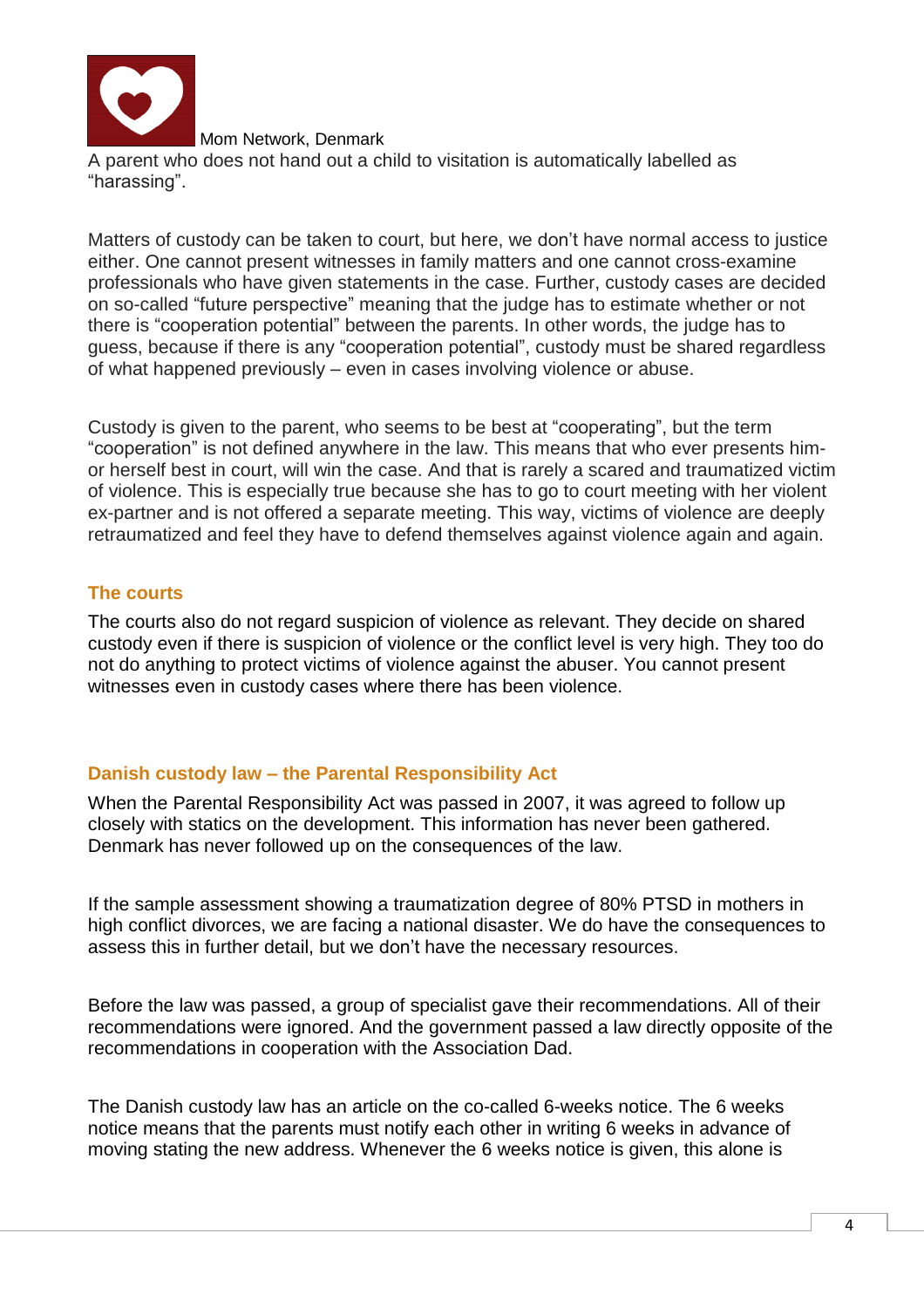

justified reason to start up a court case on registered address of the child as well as on custody. So moving always involves a risk that the authorities will move the child to the other parent.

In practice, this means that resident parents are geographically enslaved. No one will move because you can loose your child. It is said that it is legal to move within the country, but in effect, this is a myth. There is no way of moving without risk of loosing the children.

Due to waiting times, the case is not settled until long after the move, so there is also no way of knowing in advance if your move will mean that you loose the children. It is irrelevant if one moves in order to take up work in another part of the country.

To victims of stalking, this rule is very damaging because they are obliged to hand out their address to the other parent. Again, victims of violence – all kinds of violence – are not protected.

Even if a parent is among the few who have sole custody, the 6-weeks notice still applies.

Even if it is legal to leave the country if a parent has full custody, the 6-weeks notice is designed like a maze to prevent parents from leaving the country. If a parent gives 6 weeks notice, the State Administration can give temporary custody to the other parent – this goes both in case of national and international moves. And the process only takes a few hours. So if a parent with full custody follows the law and gives the 6-weeks notice that they intend to leave the country, the State Administration will often give temporary custody to the other parent, thus preventing the move.

This cuts off especially women from benefitting from the open labour market within the EU.

In some cases, a child expert psychologist is used in order to make a child assessment or an assessment of parent abilities. This can be initiated either by courts or by the State Administration or by Social Services. Sometimes, they are asked to assess whether or not a parent has a personality disorder using only 2x2 hours of observation of supervised visitation. And often, mothers experience that grounded suspicion of personality disorder in the father is not found relevant to conduct an assessment. Thus, they reserve neither the necessary ressources nor the relevant competencies (psychiatrist) to conduct relevant assessments in cases where there is violence or abuse.

Psychologists making assessments for the State Administration or for the courts do not work for the courts. They are normally independent contractors. A complaint over a psychologist is decided in the "Board of psychologist", which refers to the Minister of Social Affairs – the same ministry, which is responsible for the law. Their statements to a court or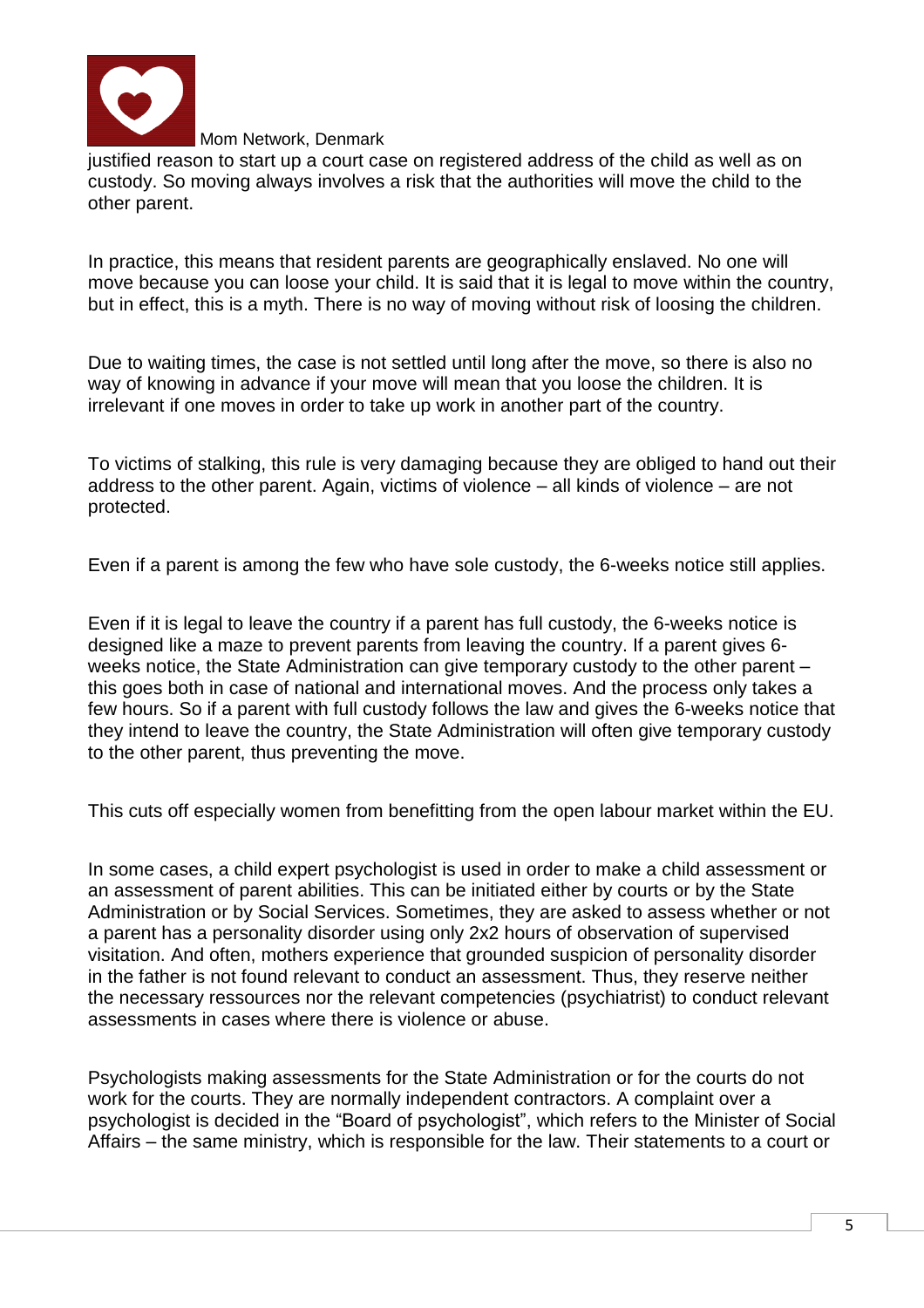

to the State Administration do not mean that they are held responsible within the court system. These are two independent processes.

When the Board of Psychologists handle a complaint, it normally takes at least one year. Even if the complaint is sustained and the psychologist is criticised, the court case cannot be re-opened. This goes even if the statement from the psychologist was the reason a parent lost custody.

A psychologist, who has been criticized by the Board of Psychologists, continues to practice for the Danish courts. Critique has no consequences.

Even very skilled psychologists are often not aware of the consequences of violence and PTSD-problems. Even if the mother has PTSD, this is often interpreted as a lack of parental ability.

In Denmark, we have seen an increase in homicide of women – and mothers – since the Parental Responsibility Act was passed in 2007. The law passes full custody to the killer.

There has been no information campaign on this law. No one knows that if they have a child in Denmark – or if a foreigner brings children to live here and the country of origin signed the Hague Convention – then they cannot leave the country. This has a huge impact on especially educated women, as they cannot work internationally and they cannot even have a normal work life within Denmark with occasional moves due to the 6 weeks notice. Many professions require regular moves, such as priests or doctors.

It should be mandatory to inform people of this. This goes also for foreigner, who have no clue what happens to them, when they enter Denmark to live with children.

### **Fathers' Righs Groups**

The State Administration and the former Minister of Social Affairs have never tried to hide that they had a close cooperation with the Association Dad. This seems to be the cause that Danish politicians have changed the definition of "the best interest of the child", so that mandatory visitation is now prioritized above the child's right to protection.

Naturally, we are available with further information and specific sources to the information we provide you with.

On behalf of women who are victim of violence in Denmark

The Mom Network